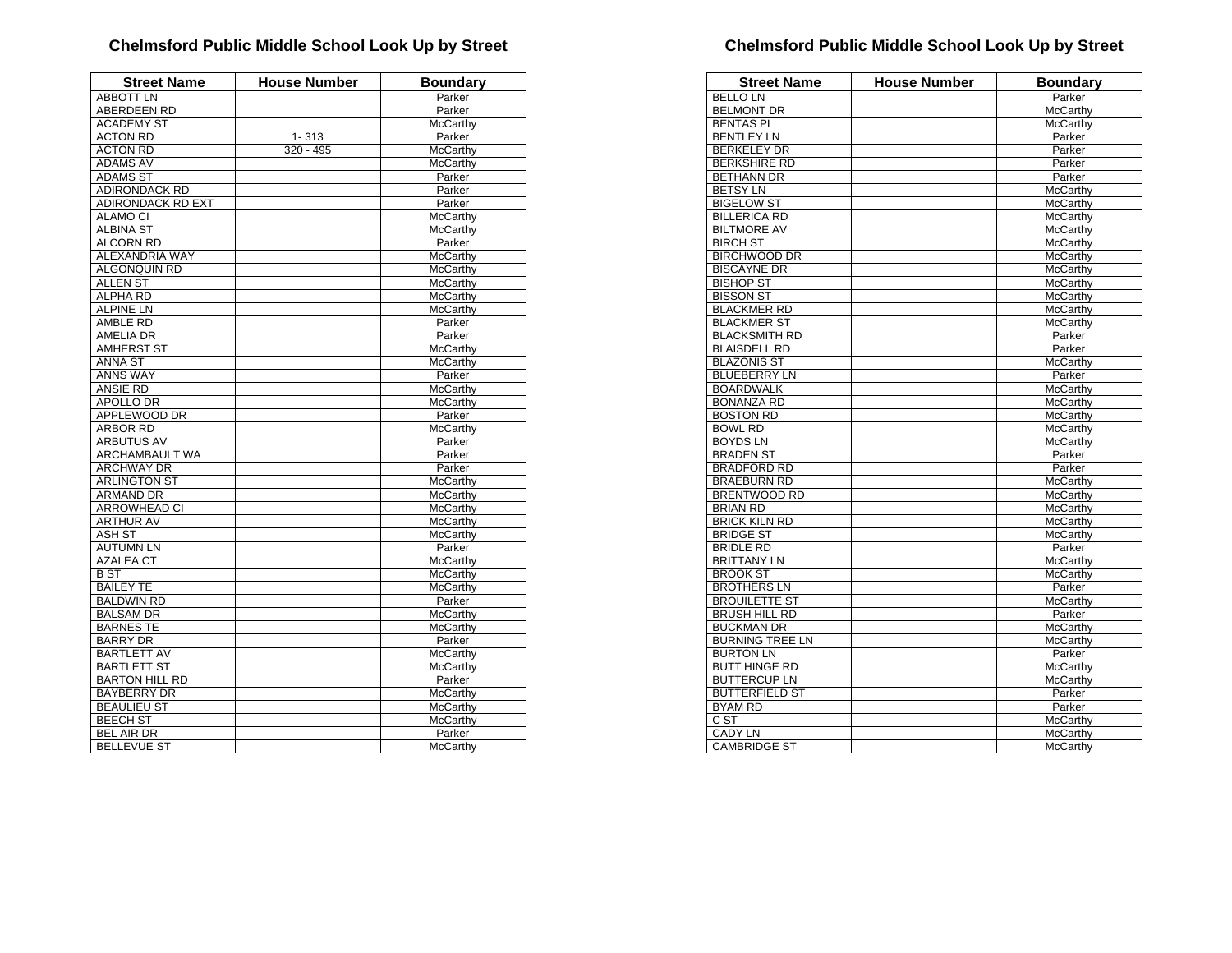| <b>Street Name</b>       | <b>House Number</b> | <b>Boundary</b>             |
|--------------------------|---------------------|-----------------------------|
| <b>CAMPERS TR</b>        |                     | Parker                      |
| <b>CANAL ST</b>          |                     | McCarthy                    |
| <b>CANTER RD</b>         |                     | Parker                      |
| <b>CARLETON AV</b>       |                     | McCarthy                    |
| <b>CARLISLE ST</b>       |                     | <b>McCarthy</b>             |
| <b>CAROLYN AV</b>        |                     | Parker                      |
| <b>CARRIAGE DR</b>       |                     | <b>McCarthy</b>             |
| <b>CART PATH RD</b>      |                     | Parker                      |
| <b>CARTER DR</b>         |                     | McCarthy                    |
| <b>CASTLEWOOD DR</b>     |                     | Parker                      |
| <b>CATAMARAN DR</b>      |                     | Parker                      |
| <b>CATHY RD</b>          |                     | Parker                      |
| CEDAR ST                 |                     | McCarthy                    |
| <b>CEMETERY LN</b>       |                     | Parker                      |
| <b>CENTRAL SQ</b>        |                     | McCarthy                    |
| <b>CHAMBERLAIN RD</b>    |                     | Parker                      |
| <b>CHARLEMONT CT</b>     |                     | Parker                      |
| <b>CHARLES WAY</b>       |                     | McCarthy                    |
| <b>CHARLESGATE RD</b>    |                     | <b>McCarthy</b>             |
| <b>CHARTER SCHOOL DR</b> |                     | <b>McCarthy</b>             |
| <b>CHASE TE</b>          |                     | <b>McCarthy</b>             |
| CHATHAM RD               |                     | <b>McCarthy</b>             |
| <b>CHECKERBERRY LN</b>   |                     | Parker                      |
| <b>CHELMSFORD ST</b>     |                     | McCarthy                    |
| CHESTNUT AV              |                     | Parker                      |
| <b>CHESTNUT HILL RD</b>  |                     | Parker                      |
| <b>CHURCH ST</b>         |                     | McCarthy                    |
| CHURCHILL RD             |                     | <b>McCarthy</b>             |
| <b>CLANCY ST</b>         |                     | <b>McCarthy</b>             |
| <b>CLARISSA RD</b>       |                     | McCarthy                    |
| <b>CLARKE AV</b>         |                     | <b>McCarthv</b>             |
| <b>CLAUDE RD</b>         |                     | <b>McCarthy</b>             |
| <b>CLEAR ST</b>          |                     | <b>McCarthy</b>             |
| <b>CLIFF RD</b>          |                     | Parker                      |
| <b>CLINTON AV</b>        |                     | <b>McCarthy</b>             |
| <b>CLIPPER LN</b>        |                     | <b>McCarthy</b>             |
| <b>CLOVER HILL DR</b>    |                     | Parker                      |
| <b>CLYDESDALE RD</b>     |                     | Parker                      |
| <b>COACH RD</b>          |                     | McCarthy                    |
| <b>COLONIAL DR</b>       |                     | <b>McCarthy</b>             |
| <b>COLONIAL TE</b>       |                     | McCarthy                    |
| <b>COLUMBIA ST</b>       |                     |                             |
| <b>COLUMBUS AV</b>       |                     | McCarthy                    |
| <b>COMANCHE CI</b>       |                     | <b>McCarthy</b><br>McCarthy |
| <b>COMBS WA</b>          |                     | Parker                      |
|                          |                     |                             |
| <b>COMMON ST</b>         |                     | McCarthy                    |
| <b>CONCORD RD</b>        |                     | McCarthy                    |
| <b>CONESTOGA RD</b>      |                     | Parker                      |
| <b>CONIFER HILL RD</b>   |                     | McCarthy                    |
| <b>COOLIDGE ST</b>       |                     | Parker                      |

| <b>Street Name</b>       | House Number | <b>Boundary</b> |
|--------------------------|--------------|-----------------|
| <b>CORAL AV</b>          |              | Parker          |
| <b>COREY ST</b>          |              | McCarthy        |
| CORTEZ ST                |              | McCarthy        |
| <b>COTTAGE ROW</b>       |              | Parker          |
| COUNTRY CLUB DR          |              | McCarthy        |
| <b>COUNTY RD</b>         |              | McCarthy        |
| <b>COURTHOUSE LN</b>     |              | McCarthy        |
| <b>COURTLAND DR</b>      |              | Parker          |
| <b>COVE ST</b>           |              | McCarthy        |
| <b>CRABAPPLE LN</b>      |              | Parker          |
| <b>CRAIG RD</b>          |              | <b>McCarthy</b> |
| <b>CRANBERRY LN</b>      |              | McCarthy        |
| <b>CRESCENT DR</b>       |              | <b>McCarthy</b> |
| <b>CROCKETT DR</b>       |              | McCarthy        |
| <b>CROOKED SPRING RD</b> |              | Parker          |
| <b>CROSBY LN</b>         |              | McCarthy        |
| <b>CROSS ST</b>          |              | Parker          |
| <b>CUSHING PL</b>        |              | Parker          |
| <b>CYPRESS ST</b>        |              | McCarthy        |
| <b>DAKOTA DR</b>         |              | McCarthy        |
| <b>DALTON RD</b>         |              | McCarthy        |
| <b>DANFORTH LN</b>       |              | Parker          |
| <b>DARTMOUTH ST</b>      |              | McCarthy        |
| <b>DAVIS RD</b>          |              | McCarthy        |
| <b>DAWN DR</b>           |              | McCarthy        |
| <b>DAYTON ST</b>         |              | Parker          |
| <b>DEANALN</b>           |              | Parker          |
| <b>DECA DR</b>           |              | McCarthy        |
| <b>DEER RUN LN</b>       |              | <b>McCarthy</b> |
| <b>DELMORE DR</b>        |              | <b>McCarthy</b> |
| <b>DELPHALN</b>          |              | McCarthy        |
| DELWOOD RD               |              | McCarthy        |
| <b>DENNISON RD</b>       |              | Parker          |
| <b>DERRINGER RD</b>      |              | McCarthy        |
| <b>DEVONSHIRE XING</b>   |              | McCarthy        |
| <b>DEWOLF DR</b>         |              | McCarthy        |
| <b>DIAMOND ST</b>        |              | Parker          |
| <b>DIAMOND TE</b>        |              | Parker          |
| <b>DIANE LN</b>          |              | <b>McCarthy</b> |
| <b>DOBSON RD</b>         |              | McCarthy        |
| <b>DOMINIC DR</b>        |              | McCarthy        |
| <b>DONALD AV</b>         |              | McCarthy        |
| <b>DONNA RD</b>          |              | McCarthy        |
| <b>DORAL DR</b>          |              | Parker          |
| <b>DORIS DR</b>          |              | Parker          |
| <b>DORRENCE ST</b>       |              | McCarthy        |
| <b>DOUGLAS RD</b>        |              | Parker          |
| <b>DOWNING PL</b>        |              | Parker          |
| DOYLE CI                 |              | McCarthy        |
| DRAYCOACH DR             |              | Parker          |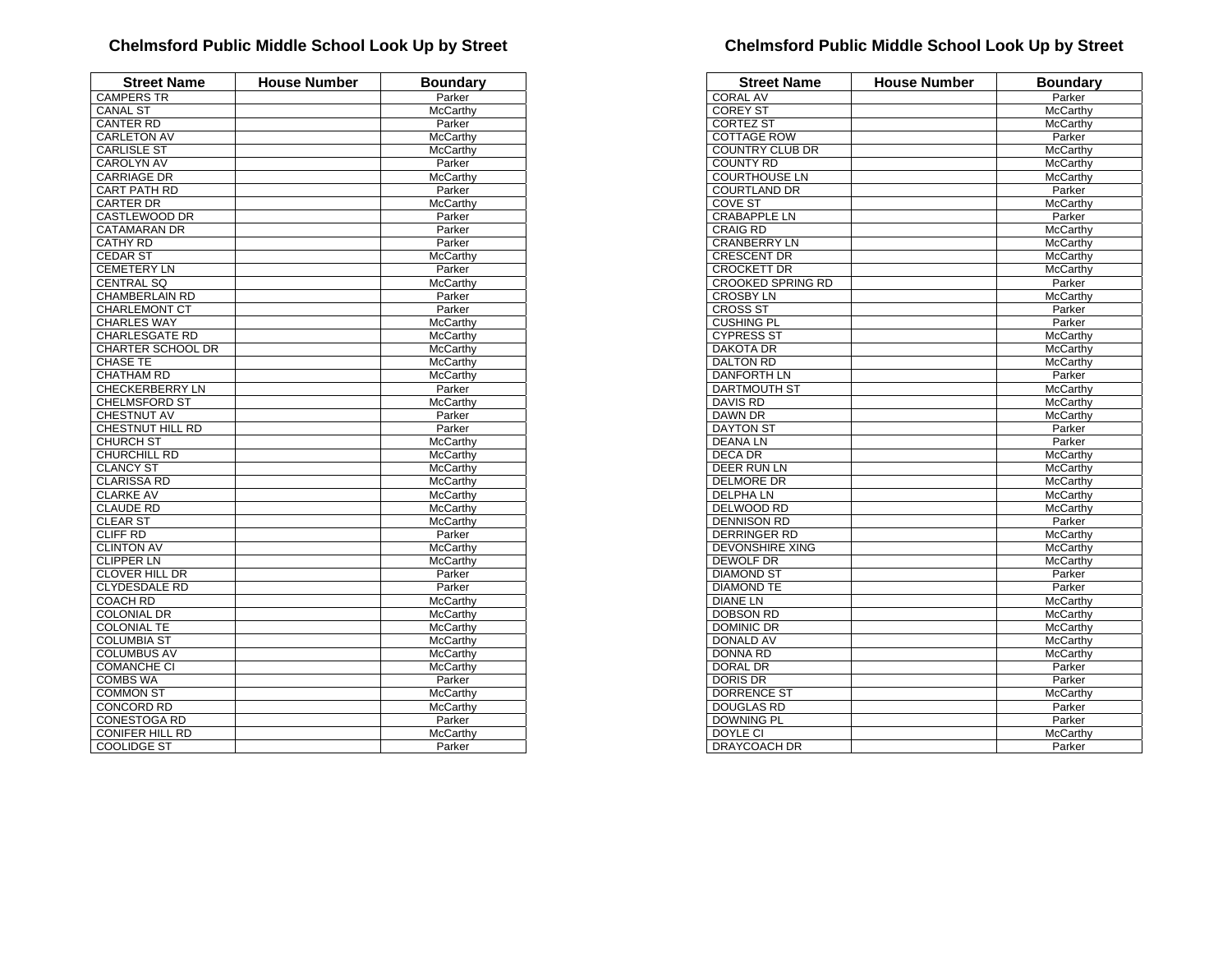| DREW CI<br>McCarthy<br>DREXEL DR<br>Parker<br><b>DRIFTWOOD DR</b><br>Parker<br>DRISCOLL CI<br>McCarthy<br>DRUM HILL RD<br>McCarthy<br><b>DRUMMER LN</b><br>McCarthy<br><b>DULGARIAN TE</b><br><b>McCarthy</b><br><b>DUNSHIRE DR</b><br>Parker<br><b>DUNSTABLE RD</b><br>Parker<br><b>DUNSTAN RD</b><br>McCarthy<br>E PUTNAM AV<br>McCarthy<br>E RANDALL RD<br>McCarthy<br>E SHEPPARD LN<br>McCarthy<br><b>EAGLE CLIFF RD</b><br>McCarthy<br><b>EAGLE NEST RD</b><br>Parker<br><b>ECLIPSE AV</b><br><b>McCarthy</b><br><b>EDGELAWN AV</b><br>Parker<br>EDGEWOOD ST<br><b>McCarthy</b><br><b>EDSON ST</b><br><b>McCarthy</b><br><b>EDWARDS PL</b><br>McCarthy<br><b>EIGHTH AV</b><br>Parker<br>ELDORADO RD<br>McCarthy<br><b>ELIZABETH DR</b><br>McCarthy<br><b>ELLIOT RD</b><br>McCarthy<br><b>ELM ST</b><br><b>McCarthy</b><br><b>EMERSON AV</b><br>McCarthy<br><b>EMPIRE ST</b><br><b>McCarthy</b><br><b>EQUESTRIAN LN</b><br>Parker<br><b>ERLIN RD</b><br>McCarthy<br><b>ESSEX PL</b><br>Parker<br>Parker<br><b>ESTHER DR</b><br><b>ETTA ST</b><br><b>McCarthy</b><br><b>EUGENIE TE</b><br>McCarthy<br><b>EVANS WAY</b><br><b>McCarthy</b><br><b>EVERGREEN ST</b><br>McCarthy<br><b>FAIR ST</b><br><b>McCarthy</b><br><b>FAIRBANKS RD</b><br><b>McCarthy</b><br><b>FAIRBANKS RD EXT</b><br>McCarthy<br><b>FAIRMOUNT ST</b><br>Parker<br><b>FAIRVIEW ST</b><br><b>McCarthy</b><br>FARLEY BROOK RD<br>McCarthy<br><b>FAY ST</b><br><b>McCarthy</b><br><b>FENWICK RD</b><br><b>McCarthy</b><br><b>FERN ST</b><br><b>McCarthy</b><br><b>FIELD ST</b><br><b>McCarthy</b><br><b>FIELDSTONE TE</b><br><b>McCarthy</b><br><b>FIFTH AV</b><br>Parker<br><b>FIFTH LN</b><br>Parker<br><b>FIRST AV</b><br>Parker<br>Parker | <b>Street Name</b> | <b>House Number</b> | <b>Boundary</b> |
|-------------------------------------------------------------------------------------------------------------------------------------------------------------------------------------------------------------------------------------------------------------------------------------------------------------------------------------------------------------------------------------------------------------------------------------------------------------------------------------------------------------------------------------------------------------------------------------------------------------------------------------------------------------------------------------------------------------------------------------------------------------------------------------------------------------------------------------------------------------------------------------------------------------------------------------------------------------------------------------------------------------------------------------------------------------------------------------------------------------------------------------------------------------------------------------------------------------------------------------------------------------------------------------------------------------------------------------------------------------------------------------------------------------------------------------------------------------------------------------------------------------------------------------------------------------------------------------------------------------------------------------------------------------------------------------------------------------------|--------------------|---------------------|-----------------|
|                                                                                                                                                                                                                                                                                                                                                                                                                                                                                                                                                                                                                                                                                                                                                                                                                                                                                                                                                                                                                                                                                                                                                                                                                                                                                                                                                                                                                                                                                                                                                                                                                                                                                                                   |                    |                     |                 |
|                                                                                                                                                                                                                                                                                                                                                                                                                                                                                                                                                                                                                                                                                                                                                                                                                                                                                                                                                                                                                                                                                                                                                                                                                                                                                                                                                                                                                                                                                                                                                                                                                                                                                                                   |                    |                     |                 |
|                                                                                                                                                                                                                                                                                                                                                                                                                                                                                                                                                                                                                                                                                                                                                                                                                                                                                                                                                                                                                                                                                                                                                                                                                                                                                                                                                                                                                                                                                                                                                                                                                                                                                                                   |                    |                     |                 |
|                                                                                                                                                                                                                                                                                                                                                                                                                                                                                                                                                                                                                                                                                                                                                                                                                                                                                                                                                                                                                                                                                                                                                                                                                                                                                                                                                                                                                                                                                                                                                                                                                                                                                                                   |                    |                     |                 |
|                                                                                                                                                                                                                                                                                                                                                                                                                                                                                                                                                                                                                                                                                                                                                                                                                                                                                                                                                                                                                                                                                                                                                                                                                                                                                                                                                                                                                                                                                                                                                                                                                                                                                                                   |                    |                     |                 |
|                                                                                                                                                                                                                                                                                                                                                                                                                                                                                                                                                                                                                                                                                                                                                                                                                                                                                                                                                                                                                                                                                                                                                                                                                                                                                                                                                                                                                                                                                                                                                                                                                                                                                                                   |                    |                     |                 |
|                                                                                                                                                                                                                                                                                                                                                                                                                                                                                                                                                                                                                                                                                                                                                                                                                                                                                                                                                                                                                                                                                                                                                                                                                                                                                                                                                                                                                                                                                                                                                                                                                                                                                                                   |                    |                     |                 |
|                                                                                                                                                                                                                                                                                                                                                                                                                                                                                                                                                                                                                                                                                                                                                                                                                                                                                                                                                                                                                                                                                                                                                                                                                                                                                                                                                                                                                                                                                                                                                                                                                                                                                                                   |                    |                     |                 |
|                                                                                                                                                                                                                                                                                                                                                                                                                                                                                                                                                                                                                                                                                                                                                                                                                                                                                                                                                                                                                                                                                                                                                                                                                                                                                                                                                                                                                                                                                                                                                                                                                                                                                                                   |                    |                     |                 |
|                                                                                                                                                                                                                                                                                                                                                                                                                                                                                                                                                                                                                                                                                                                                                                                                                                                                                                                                                                                                                                                                                                                                                                                                                                                                                                                                                                                                                                                                                                                                                                                                                                                                                                                   |                    |                     |                 |
|                                                                                                                                                                                                                                                                                                                                                                                                                                                                                                                                                                                                                                                                                                                                                                                                                                                                                                                                                                                                                                                                                                                                                                                                                                                                                                                                                                                                                                                                                                                                                                                                                                                                                                                   |                    |                     |                 |
|                                                                                                                                                                                                                                                                                                                                                                                                                                                                                                                                                                                                                                                                                                                                                                                                                                                                                                                                                                                                                                                                                                                                                                                                                                                                                                                                                                                                                                                                                                                                                                                                                                                                                                                   |                    |                     |                 |
|                                                                                                                                                                                                                                                                                                                                                                                                                                                                                                                                                                                                                                                                                                                                                                                                                                                                                                                                                                                                                                                                                                                                                                                                                                                                                                                                                                                                                                                                                                                                                                                                                                                                                                                   |                    |                     |                 |
|                                                                                                                                                                                                                                                                                                                                                                                                                                                                                                                                                                                                                                                                                                                                                                                                                                                                                                                                                                                                                                                                                                                                                                                                                                                                                                                                                                                                                                                                                                                                                                                                                                                                                                                   |                    |                     |                 |
|                                                                                                                                                                                                                                                                                                                                                                                                                                                                                                                                                                                                                                                                                                                                                                                                                                                                                                                                                                                                                                                                                                                                                                                                                                                                                                                                                                                                                                                                                                                                                                                                                                                                                                                   |                    |                     |                 |
|                                                                                                                                                                                                                                                                                                                                                                                                                                                                                                                                                                                                                                                                                                                                                                                                                                                                                                                                                                                                                                                                                                                                                                                                                                                                                                                                                                                                                                                                                                                                                                                                                                                                                                                   |                    |                     |                 |
|                                                                                                                                                                                                                                                                                                                                                                                                                                                                                                                                                                                                                                                                                                                                                                                                                                                                                                                                                                                                                                                                                                                                                                                                                                                                                                                                                                                                                                                                                                                                                                                                                                                                                                                   |                    |                     |                 |
|                                                                                                                                                                                                                                                                                                                                                                                                                                                                                                                                                                                                                                                                                                                                                                                                                                                                                                                                                                                                                                                                                                                                                                                                                                                                                                                                                                                                                                                                                                                                                                                                                                                                                                                   |                    |                     |                 |
|                                                                                                                                                                                                                                                                                                                                                                                                                                                                                                                                                                                                                                                                                                                                                                                                                                                                                                                                                                                                                                                                                                                                                                                                                                                                                                                                                                                                                                                                                                                                                                                                                                                                                                                   |                    |                     |                 |
|                                                                                                                                                                                                                                                                                                                                                                                                                                                                                                                                                                                                                                                                                                                                                                                                                                                                                                                                                                                                                                                                                                                                                                                                                                                                                                                                                                                                                                                                                                                                                                                                                                                                                                                   |                    |                     |                 |
|                                                                                                                                                                                                                                                                                                                                                                                                                                                                                                                                                                                                                                                                                                                                                                                                                                                                                                                                                                                                                                                                                                                                                                                                                                                                                                                                                                                                                                                                                                                                                                                                                                                                                                                   |                    |                     |                 |
|                                                                                                                                                                                                                                                                                                                                                                                                                                                                                                                                                                                                                                                                                                                                                                                                                                                                                                                                                                                                                                                                                                                                                                                                                                                                                                                                                                                                                                                                                                                                                                                                                                                                                                                   |                    |                     |                 |
|                                                                                                                                                                                                                                                                                                                                                                                                                                                                                                                                                                                                                                                                                                                                                                                                                                                                                                                                                                                                                                                                                                                                                                                                                                                                                                                                                                                                                                                                                                                                                                                                                                                                                                                   |                    |                     |                 |
|                                                                                                                                                                                                                                                                                                                                                                                                                                                                                                                                                                                                                                                                                                                                                                                                                                                                                                                                                                                                                                                                                                                                                                                                                                                                                                                                                                                                                                                                                                                                                                                                                                                                                                                   |                    |                     |                 |
|                                                                                                                                                                                                                                                                                                                                                                                                                                                                                                                                                                                                                                                                                                                                                                                                                                                                                                                                                                                                                                                                                                                                                                                                                                                                                                                                                                                                                                                                                                                                                                                                                                                                                                                   |                    |                     |                 |
|                                                                                                                                                                                                                                                                                                                                                                                                                                                                                                                                                                                                                                                                                                                                                                                                                                                                                                                                                                                                                                                                                                                                                                                                                                                                                                                                                                                                                                                                                                                                                                                                                                                                                                                   |                    |                     |                 |
|                                                                                                                                                                                                                                                                                                                                                                                                                                                                                                                                                                                                                                                                                                                                                                                                                                                                                                                                                                                                                                                                                                                                                                                                                                                                                                                                                                                                                                                                                                                                                                                                                                                                                                                   |                    |                     |                 |
|                                                                                                                                                                                                                                                                                                                                                                                                                                                                                                                                                                                                                                                                                                                                                                                                                                                                                                                                                                                                                                                                                                                                                                                                                                                                                                                                                                                                                                                                                                                                                                                                                                                                                                                   |                    |                     |                 |
|                                                                                                                                                                                                                                                                                                                                                                                                                                                                                                                                                                                                                                                                                                                                                                                                                                                                                                                                                                                                                                                                                                                                                                                                                                                                                                                                                                                                                                                                                                                                                                                                                                                                                                                   |                    |                     |                 |
|                                                                                                                                                                                                                                                                                                                                                                                                                                                                                                                                                                                                                                                                                                                                                                                                                                                                                                                                                                                                                                                                                                                                                                                                                                                                                                                                                                                                                                                                                                                                                                                                                                                                                                                   |                    |                     |                 |
|                                                                                                                                                                                                                                                                                                                                                                                                                                                                                                                                                                                                                                                                                                                                                                                                                                                                                                                                                                                                                                                                                                                                                                                                                                                                                                                                                                                                                                                                                                                                                                                                                                                                                                                   |                    |                     |                 |
|                                                                                                                                                                                                                                                                                                                                                                                                                                                                                                                                                                                                                                                                                                                                                                                                                                                                                                                                                                                                                                                                                                                                                                                                                                                                                                                                                                                                                                                                                                                                                                                                                                                                                                                   |                    |                     |                 |
|                                                                                                                                                                                                                                                                                                                                                                                                                                                                                                                                                                                                                                                                                                                                                                                                                                                                                                                                                                                                                                                                                                                                                                                                                                                                                                                                                                                                                                                                                                                                                                                                                                                                                                                   |                    |                     |                 |
|                                                                                                                                                                                                                                                                                                                                                                                                                                                                                                                                                                                                                                                                                                                                                                                                                                                                                                                                                                                                                                                                                                                                                                                                                                                                                                                                                                                                                                                                                                                                                                                                                                                                                                                   |                    |                     |                 |
|                                                                                                                                                                                                                                                                                                                                                                                                                                                                                                                                                                                                                                                                                                                                                                                                                                                                                                                                                                                                                                                                                                                                                                                                                                                                                                                                                                                                                                                                                                                                                                                                                                                                                                                   |                    |                     |                 |
|                                                                                                                                                                                                                                                                                                                                                                                                                                                                                                                                                                                                                                                                                                                                                                                                                                                                                                                                                                                                                                                                                                                                                                                                                                                                                                                                                                                                                                                                                                                                                                                                                                                                                                                   |                    |                     |                 |
|                                                                                                                                                                                                                                                                                                                                                                                                                                                                                                                                                                                                                                                                                                                                                                                                                                                                                                                                                                                                                                                                                                                                                                                                                                                                                                                                                                                                                                                                                                                                                                                                                                                                                                                   |                    |                     |                 |
|                                                                                                                                                                                                                                                                                                                                                                                                                                                                                                                                                                                                                                                                                                                                                                                                                                                                                                                                                                                                                                                                                                                                                                                                                                                                                                                                                                                                                                                                                                                                                                                                                                                                                                                   |                    |                     |                 |
|                                                                                                                                                                                                                                                                                                                                                                                                                                                                                                                                                                                                                                                                                                                                                                                                                                                                                                                                                                                                                                                                                                                                                                                                                                                                                                                                                                                                                                                                                                                                                                                                                                                                                                                   |                    |                     |                 |
|                                                                                                                                                                                                                                                                                                                                                                                                                                                                                                                                                                                                                                                                                                                                                                                                                                                                                                                                                                                                                                                                                                                                                                                                                                                                                                                                                                                                                                                                                                                                                                                                                                                                                                                   |                    |                     |                 |
|                                                                                                                                                                                                                                                                                                                                                                                                                                                                                                                                                                                                                                                                                                                                                                                                                                                                                                                                                                                                                                                                                                                                                                                                                                                                                                                                                                                                                                                                                                                                                                                                                                                                                                                   |                    |                     |                 |
|                                                                                                                                                                                                                                                                                                                                                                                                                                                                                                                                                                                                                                                                                                                                                                                                                                                                                                                                                                                                                                                                                                                                                                                                                                                                                                                                                                                                                                                                                                                                                                                                                                                                                                                   |                    |                     |                 |
|                                                                                                                                                                                                                                                                                                                                                                                                                                                                                                                                                                                                                                                                                                                                                                                                                                                                                                                                                                                                                                                                                                                                                                                                                                                                                                                                                                                                                                                                                                                                                                                                                                                                                                                   |                    |                     |                 |
|                                                                                                                                                                                                                                                                                                                                                                                                                                                                                                                                                                                                                                                                                                                                                                                                                                                                                                                                                                                                                                                                                                                                                                                                                                                                                                                                                                                                                                                                                                                                                                                                                                                                                                                   |                    |                     |                 |
|                                                                                                                                                                                                                                                                                                                                                                                                                                                                                                                                                                                                                                                                                                                                                                                                                                                                                                                                                                                                                                                                                                                                                                                                                                                                                                                                                                                                                                                                                                                                                                                                                                                                                                                   |                    |                     |                 |
|                                                                                                                                                                                                                                                                                                                                                                                                                                                                                                                                                                                                                                                                                                                                                                                                                                                                                                                                                                                                                                                                                                                                                                                                                                                                                                                                                                                                                                                                                                                                                                                                                                                                                                                   |                    |                     |                 |
|                                                                                                                                                                                                                                                                                                                                                                                                                                                                                                                                                                                                                                                                                                                                                                                                                                                                                                                                                                                                                                                                                                                                                                                                                                                                                                                                                                                                                                                                                                                                                                                                                                                                                                                   |                    |                     |                 |
|                                                                                                                                                                                                                                                                                                                                                                                                                                                                                                                                                                                                                                                                                                                                                                                                                                                                                                                                                                                                                                                                                                                                                                                                                                                                                                                                                                                                                                                                                                                                                                                                                                                                                                                   |                    |                     |                 |
|                                                                                                                                                                                                                                                                                                                                                                                                                                                                                                                                                                                                                                                                                                                                                                                                                                                                                                                                                                                                                                                                                                                                                                                                                                                                                                                                                                                                                                                                                                                                                                                                                                                                                                                   |                    |                     |                 |
|                                                                                                                                                                                                                                                                                                                                                                                                                                                                                                                                                                                                                                                                                                                                                                                                                                                                                                                                                                                                                                                                                                                                                                                                                                                                                                                                                                                                                                                                                                                                                                                                                                                                                                                   | <b>FIRST LN</b>    |                     |                 |

| <b>Street Name</b>     | <b>House Number</b> | <b>Boundary</b> |
|------------------------|---------------------|-----------------|
| <b>FIRST ST</b>        |                     | McCarthy        |
| <b>FISHER RD</b>       |                     | McCarthy        |
| <b>FISKE AV</b>        |                     | McCarthy        |
| <b>FLEETWOOD DR</b>    |                     | McCarthy        |
| <b>FLETCHER ST</b>     |                     | McCarthy        |
| <b>FLINT ST</b>        |                     | <b>McCarthy</b> |
| <b>FOOTPATH RD</b>     |                     | Parker          |
| <b>FORREST ST</b>      |                     | McCarthy        |
| <b>FOUNDRY ST</b>      |                     | McCarthy        |
| <b>FOURTH AV</b>       |                     | Parker          |
| <b>FOURTH LN</b>       |                     | Parker          |
| FOX HAVEN WA           |                     | Parker          |
| <b>FRANCIS ST</b>      |                     | McCarthy        |
| <b>FRANK ST</b>        |                     | McCarthy        |
| <b>FREDERICK ST</b>    |                     | McCarthy        |
| <b>FREEMAN RD</b>      |                     | McCarthy        |
| <b>FULLER RD</b>       |                     | <b>McCarthy</b> |
| <b>GAGE LN</b>         |                     | <b>McCarthy</b> |
| <b>GAIL ST</b>         |                     | McCarthy        |
| <b>GALLOWAY RD</b>     |                     | Parker          |
| <b>GALLUP DR</b>       |                     | McCarthy        |
| <b>GARLAND RD</b>      |                     | Parker          |
| <b>GARRISON RD</b>     |                     | Parker          |
| <b>GARY RD</b>         |                     | McCarthy        |
| <b>GAY ST</b>          |                     | Parker          |
| <b>GELDING RD</b>      |                     | Parker          |
| <b>GEORGE ST</b>       |                     | McCarthy        |
| <b>GIFFORD LN</b>      |                     | Parker          |
| <b>GILBERT RD</b>      |                     | Parker          |
| <b>GILWOOD AV</b>      |                     | McCarthy        |
| <b>GLEN AV</b>         |                     | McCarthy        |
| <b>GLENDALE RD</b>     |                     | Parker          |
| <b>GLORIA RD</b>       |                     | Parker          |
| <b>GOLDEN COVE RD</b>  |                     | McCarthy        |
| <b>GORHAM ST</b>       |                     | McCarthy        |
| <b>GRACE ST</b>        |                     | Parker          |
| <b>GRADY DR</b>        |                     | McCarthy        |
| <b>GRANDVIEW RD</b>    |                     | <b>McCarthv</b> |
| <b>GRANITEVILLE RD</b> |                     | Parker          |
| <b>GRANT ST</b>        |                     | Parker          |
| <b>GREEN ACRE LN</b>   |                     | McCarthy        |
| <b>GREEN VALLEY DR</b> |                     | McCarthy        |
| <b>GREEN WAY</b>       |                     | McCarthy        |
| <b>GREGORY RD</b>      |                     | McCarthy        |
| <b>GRISTONE RD</b>     |                     | Parker          |
| <b>GROTON RD</b>       |                     | Parker          |
| <b>GROVE ST</b>        |                     | McCarthy        |
| <b>HALL RD</b>         |                     | McCarthy        |
| <b>HANCOCK DR</b>      |                     | McCarthy        |
| <b>HARDING ST</b>      |                     | Parker          |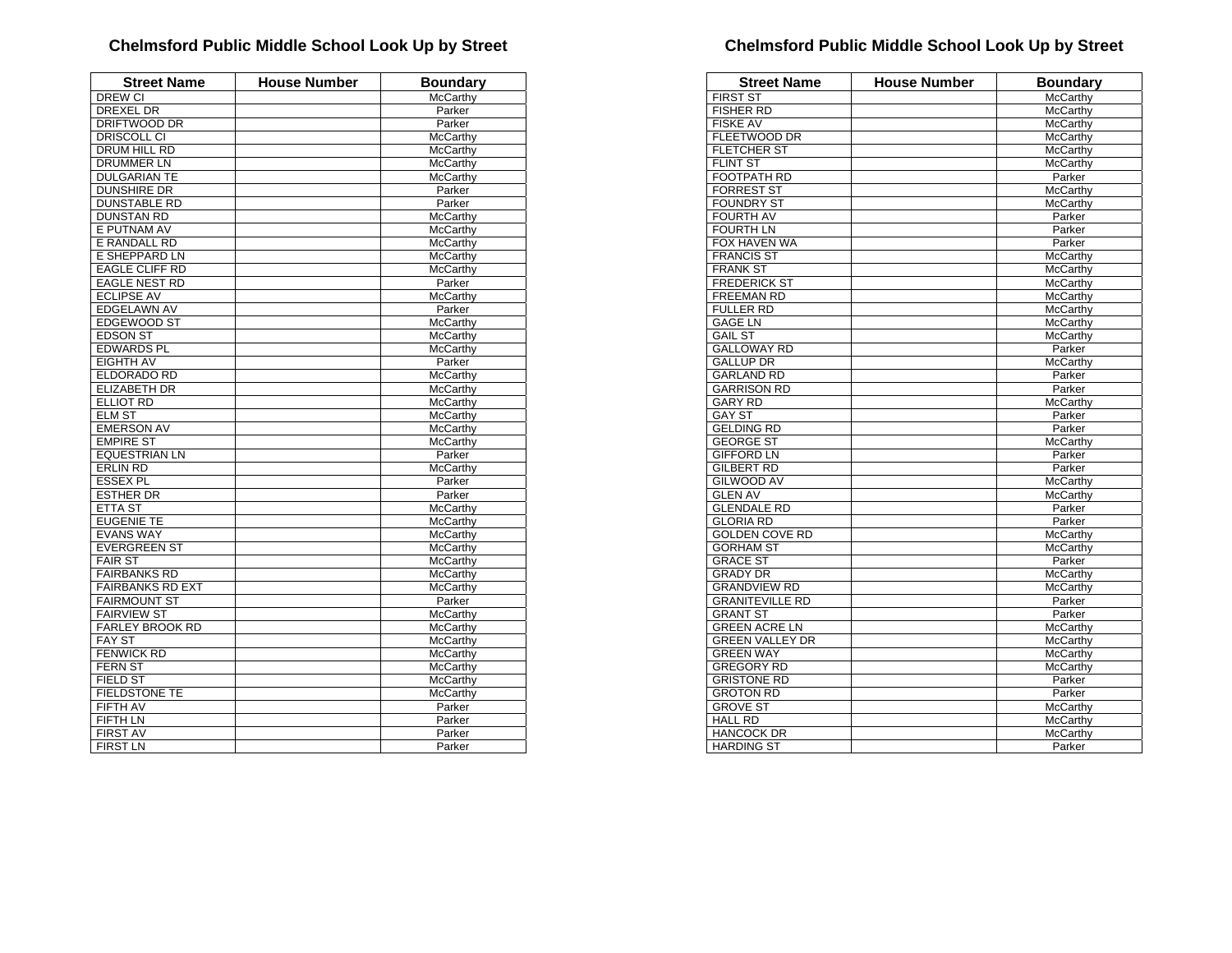| <b>Street Name</b>     | <b>House Number</b> | <b>Boundary</b> |
|------------------------|---------------------|-----------------|
| <b>HAROLD ST</b>       |                     | McCarthy        |
| <b>HART RD</b>         |                     | <b>McCarthy</b> |
| <b>HARVARD ST</b>      |                     | <b>McCarthy</b> |
| <b>HARVEY RD</b>       |                     | McCarthy        |
| <b>HATIKVA WAY</b>     |                     | Parker          |
| <b>HAWTHORNE LN</b>    |                     | Parker          |
| <b>HAZEN ST</b>        |                     | <b>McCarthy</b> |
| <b>HELEN WA</b>        |                     | Parker          |
| <b>HEMLOCK DR</b>      |                     | McCarthy        |
| <b>HERBERT RD</b>      |                     | McCarthy        |
| <b>HICKORY LN</b>      |                     | <b>McCarthy</b> |
| <b>HIDDEN WAY</b>      |                     | McCarthy        |
| <b>HIGATE RD</b>       |                     | <b>McCarthy</b> |
| <b>HIGH ST</b>         | 26 - 190            | Parker          |
| <b>HIGH ST</b>         | $1 - 25$            | <b>McCarthy</b> |
| <b>HIGHLAND AV</b>     |                     | <b>McCarthy</b> |
| HILDRETH ST            |                     | <b>McCarthy</b> |
| <b>HILLCREST DR</b>    |                     | <b>McCarthy</b> |
| <b>HILLSIDE LN</b>     |                     | Parker          |
| <b>HILLTOP TE</b>      |                     | <b>McCarthy</b> |
| <b>HITCHIN POST RD</b> |                     | Parker          |
| <b>HOLLOW RIDGE RD</b> |                     | McCarthy        |
| <b>HOLLY DR</b>        |                     | McCarthy        |
| <b>HOLMES ST</b>       |                     | Parker          |
| <b>HOLSTEIN DR</b>     |                     | Parker          |
| <b>HOLT ST</b>         |                     | Parker          |
| <b>HOPE ST</b>         |                     | Parker          |
| HORNBEAM HILL RD       |                     | <b>McCarthy</b> |
| <b>HORNBEAM RD</b>     |                     | Parker          |
| <b>HORSESHOE RD</b>    |                     | Parker          |
| <b>HOSTLER RD</b>      |                     | Parker          |
| <b>HOUSATONIC AV</b>   |                     | McCarthy        |
| <b>HOWARD RD</b>       |                     | McCarthy        |
| <b>HOYT DR</b>         |                     | McCarthy        |
| <b>HUGO LN</b>         |                     | McCarthy        |
| <b>HUNT RD</b>         |                     | Parker          |
| <b>HUNTLEY ST</b>      |                     | McCarthy        |
| <b>IDEAL AV</b>        |                     | McCarthy        |
| <b>INDEPENDENCE DR</b> |                     | <b>McCarthy</b> |
| <b>INDIAN DR</b>       |                     | McCarthy        |
| <b>INDUSTRIAL AV</b>   |                     | McCarthy        |
| <b>J FERREIRA LN</b>   |                     | McCarthy        |
| JAGGED ROCK RD         |                     | Parker          |
| <b>JAIMIE LN</b>       |                     | McCarthy        |
| <b>JAIMIE WAY</b>      |                     | <b>McCarthy</b> |
| <b>JAMES ST</b>        |                     | McCarthy        |
| <b>JANET RD</b>        |                     | McCarthy        |
| <b>JEAN AV</b>         |                     | McCarthy        |
| <b>JENNAFER LN</b>     |                     | McCarthy        |
| <b>JENSEN AVE</b>      |                     | McCarthy        |

| <b>Street Name</b>     | <b>House Number</b> | <b>Boundary</b> |
|------------------------|---------------------|-----------------|
| <b>JERRIDGE LN</b>     |                     | McCarthy        |
| <b>JESSIE RD</b>       |                     | <b>McCarthy</b> |
| <b>JOHN ST</b>         |                     | <b>McCarthy</b> |
| JOHNSON RD             |                     | Parker          |
| <b>JONATHAN LN</b>     |                     | Parker          |
| <b>JORDAN ST</b>       |                     | Parker          |
| <b>JOY ST</b>          |                     | Parker          |
| <b>JOYCE ST</b>        |                     | McCarthy        |
| <b>JUDITH RD</b>       |                     | McCarthy        |
| <b>JULIO ST</b>        |                     | McCarthy        |
| <b>JUNIPER ST</b>      |                     | <b>McCarthy</b> |
| <b>JUSTIN RD</b>       |                     | McCarthy        |
| <b>KASTRAKI PL</b>     |                     | McCarthy        |
| <b>KATE LN</b>         |                     | McCarthy        |
| <b>KATRINA RD</b>      |                     | McCarthy        |
| <b>KELSHILL RD</b>     |                     | Parker          |
| <b>KENNEDY DR</b>      |                     | Parker          |
| <b>KENSINGTON DR</b>   |                     | McCarthy        |
| <b>KENWOOD ST</b>      |                     | McCarthy        |
| <b>KIBERD DR</b>       |                     | Parker          |
| KIDDER RD              |                     | Parker          |
| <b>KIMBERLY CT</b>     |                     | Parker          |
| <b>KING ST</b>         |                     | <b>McCarthy</b> |
| <b>KIRBY LN</b>        |                     | Parker          |
| <b>KNOB HILL RD</b>    |                     | McCarthy        |
| <b>KRISTIN DR</b>      |                     | <b>McCarthv</b> |
| <b>KRISTIN DR EXT</b>  |                     | McCarthy        |
| <b>LADY SLIPPER LN</b> |                     | Parker          |
| <b>LAFAYETTE TE</b>    |                     | Parker          |
| <b>LAKESIDE AV</b>     |                     | <b>McCarthy</b> |
| <b>LAMBDA LN</b>       |                     |                 |
|                        |                     | McCarthy        |
| <b>LAMPLIGHTER LN</b>  |                     | Parker          |
| <b>LANCASTER AV</b>    |                     | McCarthy        |
| <b>LANTERN LN</b>      |                     | <b>McCarthy</b> |
| <b>LAREDO DR</b>       |                     | <b>McCarthy</b> |
| <b>LARKIN AV</b>       |                     | McCarthy        |
| <b>LARSSEN CI</b>      |                     | <b>McCarthy</b> |
| <b>LATCH RD</b>        |                     | <b>McCarthy</b> |
| <b>LAUDERDALE RD</b>   |                     | McCarthy        |
| <b>LEDGE RD</b>        |                     | Parker          |
| <b>LEEDBURG ST</b>     |                     | Parker          |
| <b>LEITRIM LN</b>      |                     | McCarthy        |
| <b>LEMAY WA</b>        |                     | Parker          |
| <b>LEMAY WAY</b>       |                     | Parker          |
| <b>LEMIRE CT</b>       |                     | McCarthy        |
| <b>LEON ST</b>         |                     | McCarthy        |
| <b>LEWIS LN</b>        |                     | Parker          |
| <b>LILAC LANE</b>      |                     | Parker          |
| <b>LILLIAN AV</b>      |                     | McCarthy        |
| <b>LINDEN ST</b>       |                     | McCarthy        |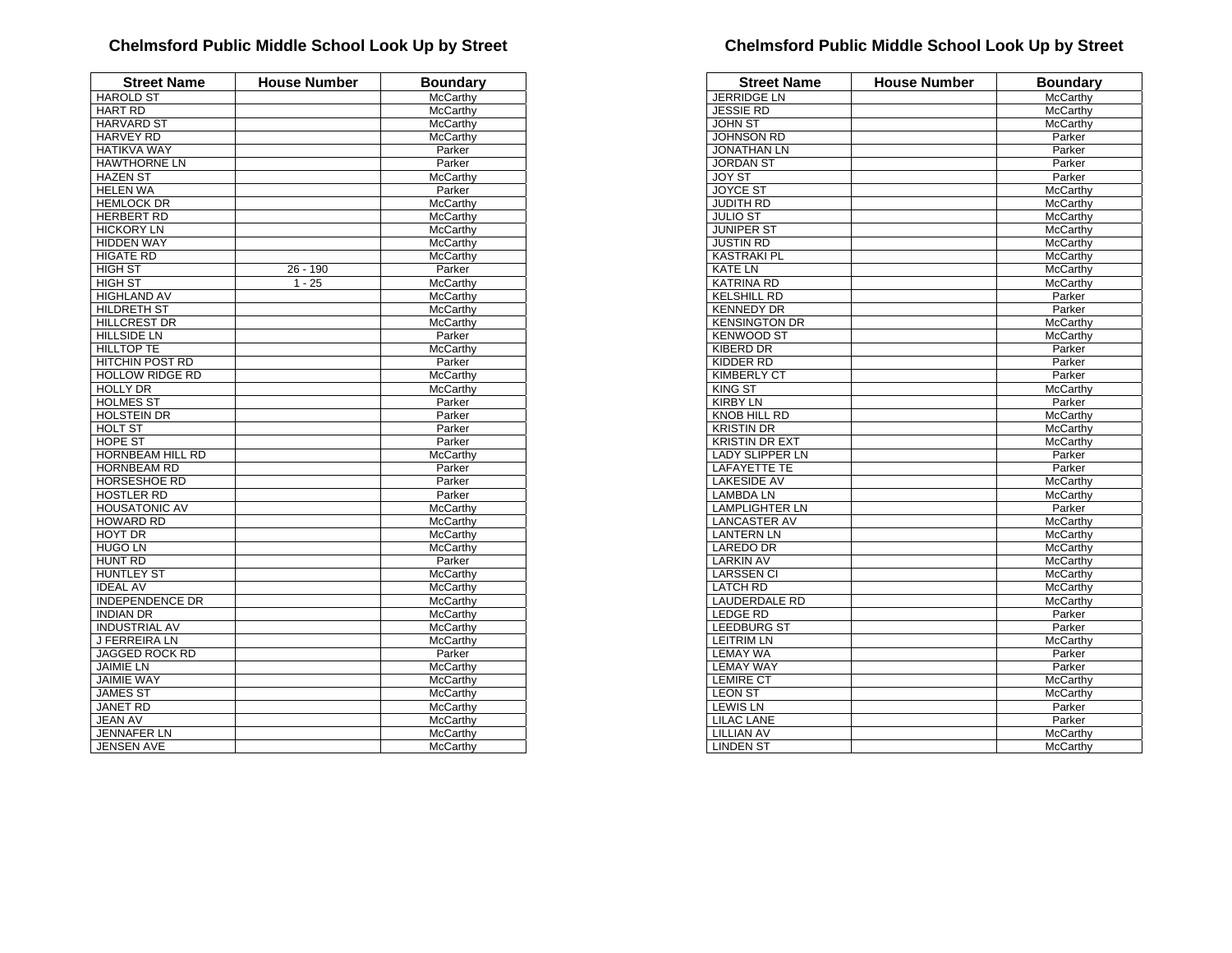| <b>Street Name</b>      | <b>House Number</b> | <b>Boundary</b>    |
|-------------------------|---------------------|--------------------|
| <b>LINWOOD ST</b>       |                     | McCarthy           |
| <b>LISA LN</b>          |                     | Parker             |
| <b>LITTLETON RD</b>     |                     | Parker             |
| <b>LIVERY RD</b>        |                     | Parker             |
| <b>LOCKE RD</b>         | $55 -$              | Parker             |
| <b>LOCKE RD</b>         | $1 - 54$            | McCarthy           |
| <b>LOCUST RD</b>        |                     | Parker             |
| <b>LOISELLE LN</b>      |                     | Parker             |
| <b>LONGMEADOW RD</b>    |                     | Parker             |
| <b>LONGSPUR RD</b>      |                     | Parker             |
| <b>LONGVIEW DR</b>      |                     | Parker             |
| <b>LORD RD</b>          |                     | McCarthy           |
| <b>LORILN</b>           |                     | Parker             |
| <b>LOST VALLEY DR</b>   |                     | McCarthy           |
| <b>LOVETT LN</b>        |                     | Parker             |
| <b>LOWELL CONNECTOR</b> |                     | McCarthy           |
| <b>LUAN CI</b>          |                     | McCarthy           |
| <b>LYNCH WAY</b>        |                     | Parker             |
| <b>LYNN AV</b>          |                     | Parker             |
| <b>MAIN ST</b>          |                     | Parker             |
| <b>MAKAYLA LN</b>       |                     | <b>McCarthy</b>    |
| <b>MALLORY ST</b>       |                     | Parker             |
| <b>MANAHAN ST</b>       |                     | McCarthy           |
| <b>MANHATTAN DR</b>     |                     | McCarthy           |
| <b>MANNING RD</b>       |                     | McCarthy           |
| <b>MANOR CI</b>         |                     | McCarthy           |
| <b>MANSFIELD DR</b>     |                     | Parker             |
| <b>MANSUR ST</b>        |                     | Parker             |
| <b>MANWELL RD</b>       |                     | McCarthy           |
| MAPLE AV                |                     | McCarthy           |
| <b>MAPLE RD</b>         |                     | Parker             |
| <b>MARGUERITE DR</b>    |                     | Parker             |
| <b>MARGUERITE RD</b>    |                     | Parker             |
| <b>MARIGOLD LN</b>      |                     | McCarthy           |
| <b>MARINA RD</b>        |                     | McCarthy           |
| <b>MARINEL AV</b>       |                     | Parker             |
| <b>MARION ST</b>        |                     | McCarthy           |
| <b>MAROSE AV</b>        |                     | Parker             |
| <b>MARSHALL ST</b>      |                     | McCarthy           |
| <b>MARY LOUIS LN</b>    |                     | <b>McCarthy</b>    |
| <b>MASON AV</b>         |                     | Parker             |
| <b>MATTHEW LN</b>       |                     | McCarthy           |
| <b>MAYNARD CI</b>       |                     | Parker             |
| <b>MCCORMICK LN</b>     |                     | Parker             |
| <b>MCFARLIN RD</b>      |                     | McCarthy           |
| <b>MCHUGH FARM LN</b>   |                     | Parker             |
| <b>MCINTOSH RD</b>      |                     | Parker             |
| <b>MCMAHON ST</b>       |                     |                    |
| <b>MEADOWBROOK RD</b>   |                     | McCarthy<br>Parker |
|                         |                     |                    |
| <b>MEADOWCREST LN</b>   |                     | Parker             |

| <b>MEEHAN DR</b><br><b>MEETING HOUSE RD</b><br>McCarthy<br><b>MELODY LN</b><br>McCarthy<br><b>MERILDA AV</b><br><b>McCarthy</b><br><b>MERRITT PL</b><br>McCarthy<br><b>MICHAELS DR</b><br>Parker<br><b>MIDDLESEX ST</b><br>Parker<br>$1 - 55$<br><b>MIDDLESEX ST</b><br>McCarthy<br>$56 -$<br><b>MILAND AV</b><br>McCarthy<br><b>MILESTONE AV</b><br><b>McCarthy</b><br>MILL RD<br>McCarthy<br><b>MINER AV</b><br><b>McCarthy</b><br><b>MINOT AV</b><br>Parker<br>MINUTEMAN DR<br>McCarthy<br><b>MISSION RD</b><br>Parker<br><b>MISTY MEADOW RD</b><br>Parker<br><b>MOBILE AV</b><br>Parker<br><b>MOCCASIN LN</b><br>Parker<br>MONMOUTH ST<br>McCarthy<br><b>MONTCASTLE DR</b><br>McCarthy<br><b>MONTCLAIR CI</b><br><b>McCarthy</b><br><b>MONTVIEW RD</b><br><b>McCarthy</b><br><b>MONUMENT HILL RD</b><br>Parker<br><b>MOONBEAM AV</b><br>McCarthy<br>MOORE ST<br>McCarthy<br><b>MORGAN DR</b><br>McCarthy<br>MORNING GLORY CI<br>McCarthy<br><b>MORROCCO AV</b><br>Parker<br><b>MOUNTAIN LAUREL DR</b><br>Parker<br><b>MT AUBURN ST</b><br>McCarthy<br><b>MT PLEASANT ST</b><br>McCarthy<br><b>MURIEL RD</b><br><b>McCarthy</b><br><b>MURRAY HILL RD</b><br>McCarthy<br><b>NADINE RD</b><br>McCarthy<br><b>NASHOBA DR</b><br>Parker<br><b>NATALIE RD</b><br>McCarthy<br><b>NAVILLUS ST</b><br>McCarthy<br><b>NAYLOR ST</b><br>Parker<br><b>NEEDHAM ST</b><br>Parker<br><b>NEVADA DR</b><br>McCarthy<br>NEW FLETCHER ST<br>McCarthy<br><b>NEW SPAULDING ST</b><br>McCarthy<br>NEW YORKER AV<br>Parker<br><b>NEWFIELD ST</b><br>Parker<br><b>NEWTOWNE WAY</b><br>McCarthy<br>NICHOLAS TERRACE<br>McCarthy<br><b>NOBLE DR</b><br>McCarthy<br><b>NORMAN SMITH ST</b><br><b>McCarthy</b><br><b>NORTH RD</b><br>McCarthy | <b>Street Name</b> | <b>House Number</b> | <b>Boundary</b> |
|-----------------------------------------------------------------------------------------------------------------------------------------------------------------------------------------------------------------------------------------------------------------------------------------------------------------------------------------------------------------------------------------------------------------------------------------------------------------------------------------------------------------------------------------------------------------------------------------------------------------------------------------------------------------------------------------------------------------------------------------------------------------------------------------------------------------------------------------------------------------------------------------------------------------------------------------------------------------------------------------------------------------------------------------------------------------------------------------------------------------------------------------------------------------------------------------------------------------------------------------------------------------------------------------------------------------------------------------------------------------------------------------------------------------------------------------------------------------------------------------------------------------------------------------------------------------------------------------------------------------------------------------------------------------------------------------------------------------------|--------------------|---------------------|-----------------|
|                                                                                                                                                                                                                                                                                                                                                                                                                                                                                                                                                                                                                                                                                                                                                                                                                                                                                                                                                                                                                                                                                                                                                                                                                                                                                                                                                                                                                                                                                                                                                                                                                                                                                                                       |                    |                     | McCarthy        |
|                                                                                                                                                                                                                                                                                                                                                                                                                                                                                                                                                                                                                                                                                                                                                                                                                                                                                                                                                                                                                                                                                                                                                                                                                                                                                                                                                                                                                                                                                                                                                                                                                                                                                                                       |                    |                     |                 |
|                                                                                                                                                                                                                                                                                                                                                                                                                                                                                                                                                                                                                                                                                                                                                                                                                                                                                                                                                                                                                                                                                                                                                                                                                                                                                                                                                                                                                                                                                                                                                                                                                                                                                                                       |                    |                     |                 |
|                                                                                                                                                                                                                                                                                                                                                                                                                                                                                                                                                                                                                                                                                                                                                                                                                                                                                                                                                                                                                                                                                                                                                                                                                                                                                                                                                                                                                                                                                                                                                                                                                                                                                                                       |                    |                     |                 |
|                                                                                                                                                                                                                                                                                                                                                                                                                                                                                                                                                                                                                                                                                                                                                                                                                                                                                                                                                                                                                                                                                                                                                                                                                                                                                                                                                                                                                                                                                                                                                                                                                                                                                                                       |                    |                     |                 |
|                                                                                                                                                                                                                                                                                                                                                                                                                                                                                                                                                                                                                                                                                                                                                                                                                                                                                                                                                                                                                                                                                                                                                                                                                                                                                                                                                                                                                                                                                                                                                                                                                                                                                                                       |                    |                     |                 |
|                                                                                                                                                                                                                                                                                                                                                                                                                                                                                                                                                                                                                                                                                                                                                                                                                                                                                                                                                                                                                                                                                                                                                                                                                                                                                                                                                                                                                                                                                                                                                                                                                                                                                                                       |                    |                     |                 |
|                                                                                                                                                                                                                                                                                                                                                                                                                                                                                                                                                                                                                                                                                                                                                                                                                                                                                                                                                                                                                                                                                                                                                                                                                                                                                                                                                                                                                                                                                                                                                                                                                                                                                                                       |                    |                     |                 |
|                                                                                                                                                                                                                                                                                                                                                                                                                                                                                                                                                                                                                                                                                                                                                                                                                                                                                                                                                                                                                                                                                                                                                                                                                                                                                                                                                                                                                                                                                                                                                                                                                                                                                                                       |                    |                     |                 |
|                                                                                                                                                                                                                                                                                                                                                                                                                                                                                                                                                                                                                                                                                                                                                                                                                                                                                                                                                                                                                                                                                                                                                                                                                                                                                                                                                                                                                                                                                                                                                                                                                                                                                                                       |                    |                     |                 |
|                                                                                                                                                                                                                                                                                                                                                                                                                                                                                                                                                                                                                                                                                                                                                                                                                                                                                                                                                                                                                                                                                                                                                                                                                                                                                                                                                                                                                                                                                                                                                                                                                                                                                                                       |                    |                     |                 |
|                                                                                                                                                                                                                                                                                                                                                                                                                                                                                                                                                                                                                                                                                                                                                                                                                                                                                                                                                                                                                                                                                                                                                                                                                                                                                                                                                                                                                                                                                                                                                                                                                                                                                                                       |                    |                     |                 |
|                                                                                                                                                                                                                                                                                                                                                                                                                                                                                                                                                                                                                                                                                                                                                                                                                                                                                                                                                                                                                                                                                                                                                                                                                                                                                                                                                                                                                                                                                                                                                                                                                                                                                                                       |                    |                     |                 |
|                                                                                                                                                                                                                                                                                                                                                                                                                                                                                                                                                                                                                                                                                                                                                                                                                                                                                                                                                                                                                                                                                                                                                                                                                                                                                                                                                                                                                                                                                                                                                                                                                                                                                                                       |                    |                     |                 |
|                                                                                                                                                                                                                                                                                                                                                                                                                                                                                                                                                                                                                                                                                                                                                                                                                                                                                                                                                                                                                                                                                                                                                                                                                                                                                                                                                                                                                                                                                                                                                                                                                                                                                                                       |                    |                     |                 |
|                                                                                                                                                                                                                                                                                                                                                                                                                                                                                                                                                                                                                                                                                                                                                                                                                                                                                                                                                                                                                                                                                                                                                                                                                                                                                                                                                                                                                                                                                                                                                                                                                                                                                                                       |                    |                     |                 |
|                                                                                                                                                                                                                                                                                                                                                                                                                                                                                                                                                                                                                                                                                                                                                                                                                                                                                                                                                                                                                                                                                                                                                                                                                                                                                                                                                                                                                                                                                                                                                                                                                                                                                                                       |                    |                     |                 |
|                                                                                                                                                                                                                                                                                                                                                                                                                                                                                                                                                                                                                                                                                                                                                                                                                                                                                                                                                                                                                                                                                                                                                                                                                                                                                                                                                                                                                                                                                                                                                                                                                                                                                                                       |                    |                     |                 |
|                                                                                                                                                                                                                                                                                                                                                                                                                                                                                                                                                                                                                                                                                                                                                                                                                                                                                                                                                                                                                                                                                                                                                                                                                                                                                                                                                                                                                                                                                                                                                                                                                                                                                                                       |                    |                     |                 |
|                                                                                                                                                                                                                                                                                                                                                                                                                                                                                                                                                                                                                                                                                                                                                                                                                                                                                                                                                                                                                                                                                                                                                                                                                                                                                                                                                                                                                                                                                                                                                                                                                                                                                                                       |                    |                     |                 |
|                                                                                                                                                                                                                                                                                                                                                                                                                                                                                                                                                                                                                                                                                                                                                                                                                                                                                                                                                                                                                                                                                                                                                                                                                                                                                                                                                                                                                                                                                                                                                                                                                                                                                                                       |                    |                     |                 |
|                                                                                                                                                                                                                                                                                                                                                                                                                                                                                                                                                                                                                                                                                                                                                                                                                                                                                                                                                                                                                                                                                                                                                                                                                                                                                                                                                                                                                                                                                                                                                                                                                                                                                                                       |                    |                     |                 |
|                                                                                                                                                                                                                                                                                                                                                                                                                                                                                                                                                                                                                                                                                                                                                                                                                                                                                                                                                                                                                                                                                                                                                                                                                                                                                                                                                                                                                                                                                                                                                                                                                                                                                                                       |                    |                     |                 |
|                                                                                                                                                                                                                                                                                                                                                                                                                                                                                                                                                                                                                                                                                                                                                                                                                                                                                                                                                                                                                                                                                                                                                                                                                                                                                                                                                                                                                                                                                                                                                                                                                                                                                                                       |                    |                     |                 |
|                                                                                                                                                                                                                                                                                                                                                                                                                                                                                                                                                                                                                                                                                                                                                                                                                                                                                                                                                                                                                                                                                                                                                                                                                                                                                                                                                                                                                                                                                                                                                                                                                                                                                                                       |                    |                     |                 |
|                                                                                                                                                                                                                                                                                                                                                                                                                                                                                                                                                                                                                                                                                                                                                                                                                                                                                                                                                                                                                                                                                                                                                                                                                                                                                                                                                                                                                                                                                                                                                                                                                                                                                                                       |                    |                     |                 |
|                                                                                                                                                                                                                                                                                                                                                                                                                                                                                                                                                                                                                                                                                                                                                                                                                                                                                                                                                                                                                                                                                                                                                                                                                                                                                                                                                                                                                                                                                                                                                                                                                                                                                                                       |                    |                     |                 |
|                                                                                                                                                                                                                                                                                                                                                                                                                                                                                                                                                                                                                                                                                                                                                                                                                                                                                                                                                                                                                                                                                                                                                                                                                                                                                                                                                                                                                                                                                                                                                                                                                                                                                                                       |                    |                     |                 |
|                                                                                                                                                                                                                                                                                                                                                                                                                                                                                                                                                                                                                                                                                                                                                                                                                                                                                                                                                                                                                                                                                                                                                                                                                                                                                                                                                                                                                                                                                                                                                                                                                                                                                                                       |                    |                     |                 |
|                                                                                                                                                                                                                                                                                                                                                                                                                                                                                                                                                                                                                                                                                                                                                                                                                                                                                                                                                                                                                                                                                                                                                                                                                                                                                                                                                                                                                                                                                                                                                                                                                                                                                                                       |                    |                     |                 |
|                                                                                                                                                                                                                                                                                                                                                                                                                                                                                                                                                                                                                                                                                                                                                                                                                                                                                                                                                                                                                                                                                                                                                                                                                                                                                                                                                                                                                                                                                                                                                                                                                                                                                                                       |                    |                     |                 |
|                                                                                                                                                                                                                                                                                                                                                                                                                                                                                                                                                                                                                                                                                                                                                                                                                                                                                                                                                                                                                                                                                                                                                                                                                                                                                                                                                                                                                                                                                                                                                                                                                                                                                                                       |                    |                     |                 |
|                                                                                                                                                                                                                                                                                                                                                                                                                                                                                                                                                                                                                                                                                                                                                                                                                                                                                                                                                                                                                                                                                                                                                                                                                                                                                                                                                                                                                                                                                                                                                                                                                                                                                                                       |                    |                     |                 |
|                                                                                                                                                                                                                                                                                                                                                                                                                                                                                                                                                                                                                                                                                                                                                                                                                                                                                                                                                                                                                                                                                                                                                                                                                                                                                                                                                                                                                                                                                                                                                                                                                                                                                                                       |                    |                     |                 |
|                                                                                                                                                                                                                                                                                                                                                                                                                                                                                                                                                                                                                                                                                                                                                                                                                                                                                                                                                                                                                                                                                                                                                                                                                                                                                                                                                                                                                                                                                                                                                                                                                                                                                                                       |                    |                     |                 |
|                                                                                                                                                                                                                                                                                                                                                                                                                                                                                                                                                                                                                                                                                                                                                                                                                                                                                                                                                                                                                                                                                                                                                                                                                                                                                                                                                                                                                                                                                                                                                                                                                                                                                                                       |                    |                     |                 |
|                                                                                                                                                                                                                                                                                                                                                                                                                                                                                                                                                                                                                                                                                                                                                                                                                                                                                                                                                                                                                                                                                                                                                                                                                                                                                                                                                                                                                                                                                                                                                                                                                                                                                                                       |                    |                     |                 |
|                                                                                                                                                                                                                                                                                                                                                                                                                                                                                                                                                                                                                                                                                                                                                                                                                                                                                                                                                                                                                                                                                                                                                                                                                                                                                                                                                                                                                                                                                                                                                                                                                                                                                                                       |                    |                     |                 |
|                                                                                                                                                                                                                                                                                                                                                                                                                                                                                                                                                                                                                                                                                                                                                                                                                                                                                                                                                                                                                                                                                                                                                                                                                                                                                                                                                                                                                                                                                                                                                                                                                                                                                                                       |                    |                     |                 |
|                                                                                                                                                                                                                                                                                                                                                                                                                                                                                                                                                                                                                                                                                                                                                                                                                                                                                                                                                                                                                                                                                                                                                                                                                                                                                                                                                                                                                                                                                                                                                                                                                                                                                                                       |                    |                     |                 |
|                                                                                                                                                                                                                                                                                                                                                                                                                                                                                                                                                                                                                                                                                                                                                                                                                                                                                                                                                                                                                                                                                                                                                                                                                                                                                                                                                                                                                                                                                                                                                                                                                                                                                                                       |                    |                     |                 |
|                                                                                                                                                                                                                                                                                                                                                                                                                                                                                                                                                                                                                                                                                                                                                                                                                                                                                                                                                                                                                                                                                                                                                                                                                                                                                                                                                                                                                                                                                                                                                                                                                                                                                                                       |                    |                     |                 |
|                                                                                                                                                                                                                                                                                                                                                                                                                                                                                                                                                                                                                                                                                                                                                                                                                                                                                                                                                                                                                                                                                                                                                                                                                                                                                                                                                                                                                                                                                                                                                                                                                                                                                                                       |                    |                     |                 |
|                                                                                                                                                                                                                                                                                                                                                                                                                                                                                                                                                                                                                                                                                                                                                                                                                                                                                                                                                                                                                                                                                                                                                                                                                                                                                                                                                                                                                                                                                                                                                                                                                                                                                                                       |                    |                     |                 |
|                                                                                                                                                                                                                                                                                                                                                                                                                                                                                                                                                                                                                                                                                                                                                                                                                                                                                                                                                                                                                                                                                                                                                                                                                                                                                                                                                                                                                                                                                                                                                                                                                                                                                                                       |                    |                     |                 |
|                                                                                                                                                                                                                                                                                                                                                                                                                                                                                                                                                                                                                                                                                                                                                                                                                                                                                                                                                                                                                                                                                                                                                                                                                                                                                                                                                                                                                                                                                                                                                                                                                                                                                                                       |                    |                     |                 |
|                                                                                                                                                                                                                                                                                                                                                                                                                                                                                                                                                                                                                                                                                                                                                                                                                                                                                                                                                                                                                                                                                                                                                                                                                                                                                                                                                                                                                                                                                                                                                                                                                                                                                                                       |                    |                     |                 |
|                                                                                                                                                                                                                                                                                                                                                                                                                                                                                                                                                                                                                                                                                                                                                                                                                                                                                                                                                                                                                                                                                                                                                                                                                                                                                                                                                                                                                                                                                                                                                                                                                                                                                                                       |                    |                     |                 |
|                                                                                                                                                                                                                                                                                                                                                                                                                                                                                                                                                                                                                                                                                                                                                                                                                                                                                                                                                                                                                                                                                                                                                                                                                                                                                                                                                                                                                                                                                                                                                                                                                                                                                                                       |                    |                     |                 |
|                                                                                                                                                                                                                                                                                                                                                                                                                                                                                                                                                                                                                                                                                                                                                                                                                                                                                                                                                                                                                                                                                                                                                                                                                                                                                                                                                                                                                                                                                                                                                                                                                                                                                                                       | NORTHGATE RD       |                     | <b>McCarthy</b> |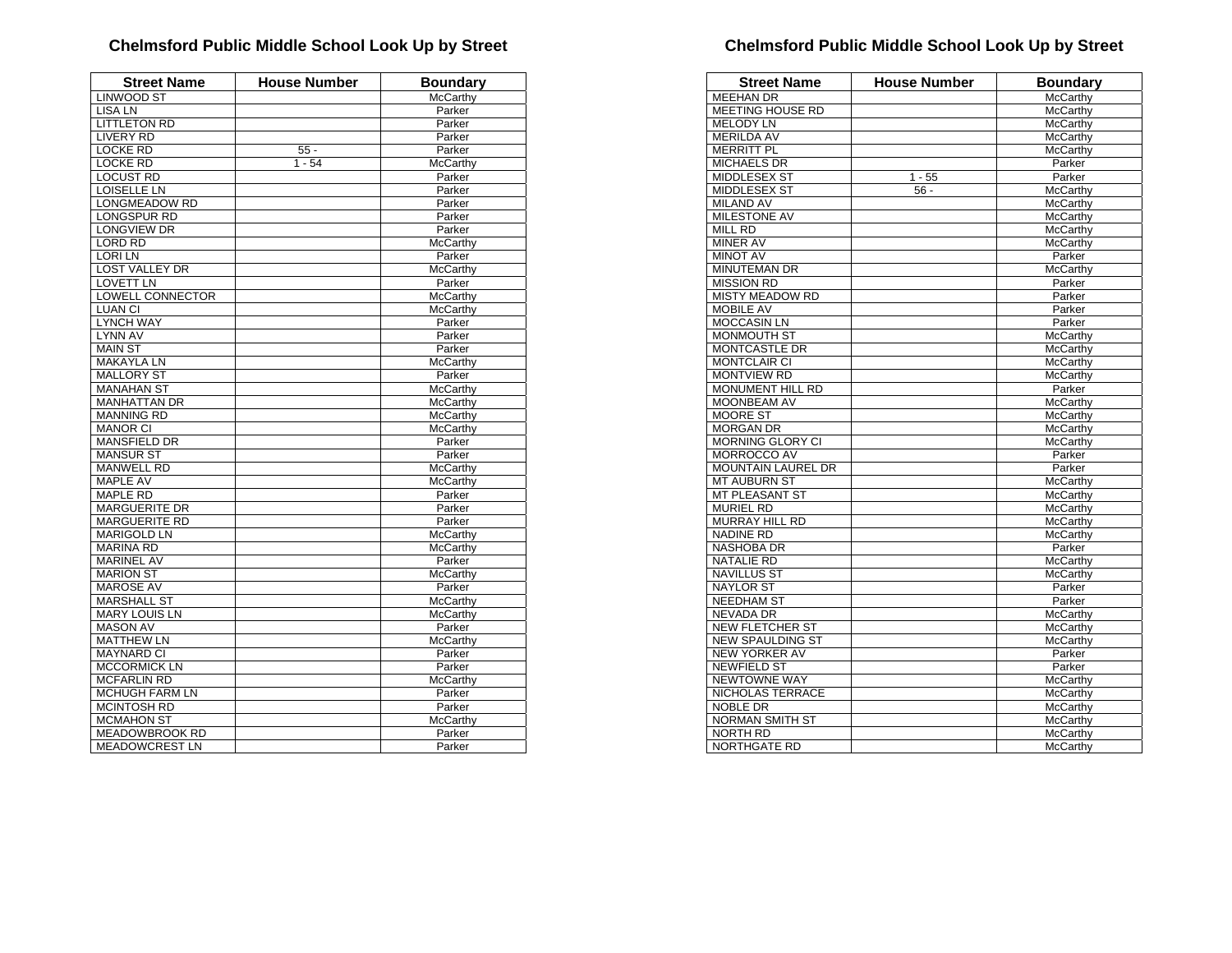| <b>Street Name</b>      | <b>House Number</b> | <b>Boundary</b> |
|-------------------------|---------------------|-----------------|
| NORTHVIEW AV            |                     | McCarthy        |
| OAK HILL RD             |                     | Parker          |
| <b>OAK KNOLL AV</b>     |                     | McCarthy        |
| OAK ST                  |                     | Parker          |
| <b>OAKWOOD LN</b>       |                     | Parker          |
| <b>OLD FARM WAY</b>     |                     | Parker          |
| <b>OLD MIDDLESEX TP</b> |                     | McCarthy        |
| <b>OLD STAGE RD</b>     |                     | <b>McCarthy</b> |
| <b>OLD WESTFORD RD</b>  | $130 -$             | Parker          |
| OLD WESTFORD RD         | $1 - 128$           | McCarthy        |
| OMEGA CI                |                     | McCarthy        |
| <b>OMNI WA</b>          |                     | McCarthy        |
| ORCHARD LN              |                     | <b>McCarthy</b> |
| <b>ORIOLE ST</b>        |                     | <b>McCarthy</b> |
| <b>OSBORNE LN</b>       |                     | McCarthy        |
| <b>OSSIPEE LANE</b>     |                     | Parker          |
| <b>OVERLOOK DR</b>      |                     | Parker          |
| <b>OWLS NEST WAY</b>    |                     | Parker          |
| PACKARD LN              |                     | <b>McCarthy</b> |
| PAILET DR               |                     | Parker          |
| PARK <sub>PL</sub>      |                     | McCarthy        |
| <b>PARK RD</b>          |                     | McCarthy        |
| <b>PARKER RD</b>        |                     | McCarthy        |
| <b>PARKERVILLE RD</b>   |                     | Parker          |
| PARKHURST RD            |                     | McCarthy        |
| <b>PARLEE RD</b>        |                     | <b>McCarthy</b> |
| PASTURE LN              |                     | McCarthy        |
| PATRIOT WA              |                     | Parker          |
| PEACHTREE LN            |                     | McCarthy        |
| <b>PEARSON ST</b>       |                     | McCarthy        |
| PECOS CI                |                     | McCarthy        |
| PEDERS PL               |                     | <b>McCarthy</b> |
| PENDLETON RD            |                     | McCarthy        |
| PENNI LN                |                     | Parker          |
| PENNOCK RD              |                     | Parker          |
| PENNSYLVANIA AV         |                     | McCarthy        |
| PERCHERON RD            |                     | Parker          |
| PERHAM ST               |                     | McCarthy        |
| PERLEY AV               |                     | <b>McCarthy</b> |
| PICCADILLY CI           |                     | Parker          |
| PILGRIM RD              |                     | Parker          |
| PILLINGS ST             |                     | Parker          |
| PINE HILL AVE           |                     | McCarthy        |
| PINE HILL RD            |                     | Parker          |
| PINE ST                 |                     | McCarthy        |
| PINENEEDLE ST           |                     | <b>McCarthy</b> |
| PINEVIEW AV             |                     | McCarthy        |
| PINEWOOD RD             |                     | Parker          |
| PLEASANT AV             |                     | McCarthy        |
| PLEASANT ST             |                     | McCarthy        |
|                         |                     |                 |

| <b>Street Name</b>      | <b>House Number</b> | <b>Boundary</b>      |
|-------------------------|---------------------|----------------------|
| <b>PLUM ST</b>          |                     | <b>McCarthv</b>      |
| POMFRET RD              |                     | Parker               |
| POND ST                 |                     | McCarthy             |
| POPLAR LN               |                     | McCarthy             |
| PORTER RD               |                     | McCarthy             |
| POULTENS GREEN WAY      |                     | Parker               |
| <b>PRAIRIE RD</b>       |                     | McCarthy             |
| PRANCING RD             |                     | Parker               |
| PRESCOTT DR             |                     | Parker               |
| PRINCESS AV             |                     | Parker               |
| PRINCETON DR            |                     | Parker               |
| <b>PRINCETON ST</b>     | $1 - 66$            | Parker               |
| PRINCETON ST            | $67 -$              | McCarthy             |
| PRISCILLA AV            |                     | McCarthy             |
| PROCTOR RD              |                     | McCarthy             |
| PROGRESS AV             |                     | McCarthy             |
| PURCELL DR              |                     | McCarthy             |
| PUTNAM AV               |                     | McCarthy             |
| PUTNAM RD               |                     | Parker               |
| <b>QUEEN ST</b>         |                     | McCarthy             |
| QUESSY LN               |                     | Parker               |
| QUIGLEY AV              |                     | McCarthy             |
| <b>RACK RD</b>          |                     | Parker               |
| RADCLIFFE RD            |                     | Parker               |
| RAINBOW AV              |                     | <b>McCarthy</b>      |
| <b>RAMP</b>             |                     | Parker               |
| <b>RAMP</b>             |                     | McCarthy             |
| <b>RANCH RD</b>         |                     | McCarthy             |
| RANDALL RD              |                     | McCarthy             |
| RAY HILL DR             |                     | Parker               |
| <b>RAYMOND RD</b>       |                     | McCarthy             |
| <b>REGINA DR</b>        |                     | McCarthy             |
| <b>REID RD</b>          |                     | Parker               |
| <b>RESEARCH PL</b>      |                     | McCarthy             |
| <b>RESERVOIR RD</b>     |                     | Parker               |
| RHUM CI                 |                     | Parker               |
| <b>RICHARDSON RD</b>    |                     | Parker               |
| RIDGEWOOD RD            |                     | Parker               |
| <b>RIO GRANDE DR</b>    |                     | McCarthy             |
| <b>RIPLEY ST</b>        |                     | Parker               |
| <b>RIVARD LN</b>        |                     | McCarthy             |
| RIVERMEADOW DR          |                     | McCarthy             |
| <b>RIVERNECK RD</b>     |                     | McCarthy             |
| <b>ROAEN DR</b>         |                     | Parker               |
| ROBERT BIGELOW ST       |                     | McCarthy             |
| ROBERTS ST              |                     | McCarthy             |
| ROBIN HILL RD           |                     | Parker               |
| <b>ROGERS RD</b>        |                     | Parker               |
| <b>ROLLING GREEN LN</b> |                     |                      |
| <b>ROOSEVELT ST</b>     |                     | McCarthy<br>McCarthy |
|                         |                     |                      |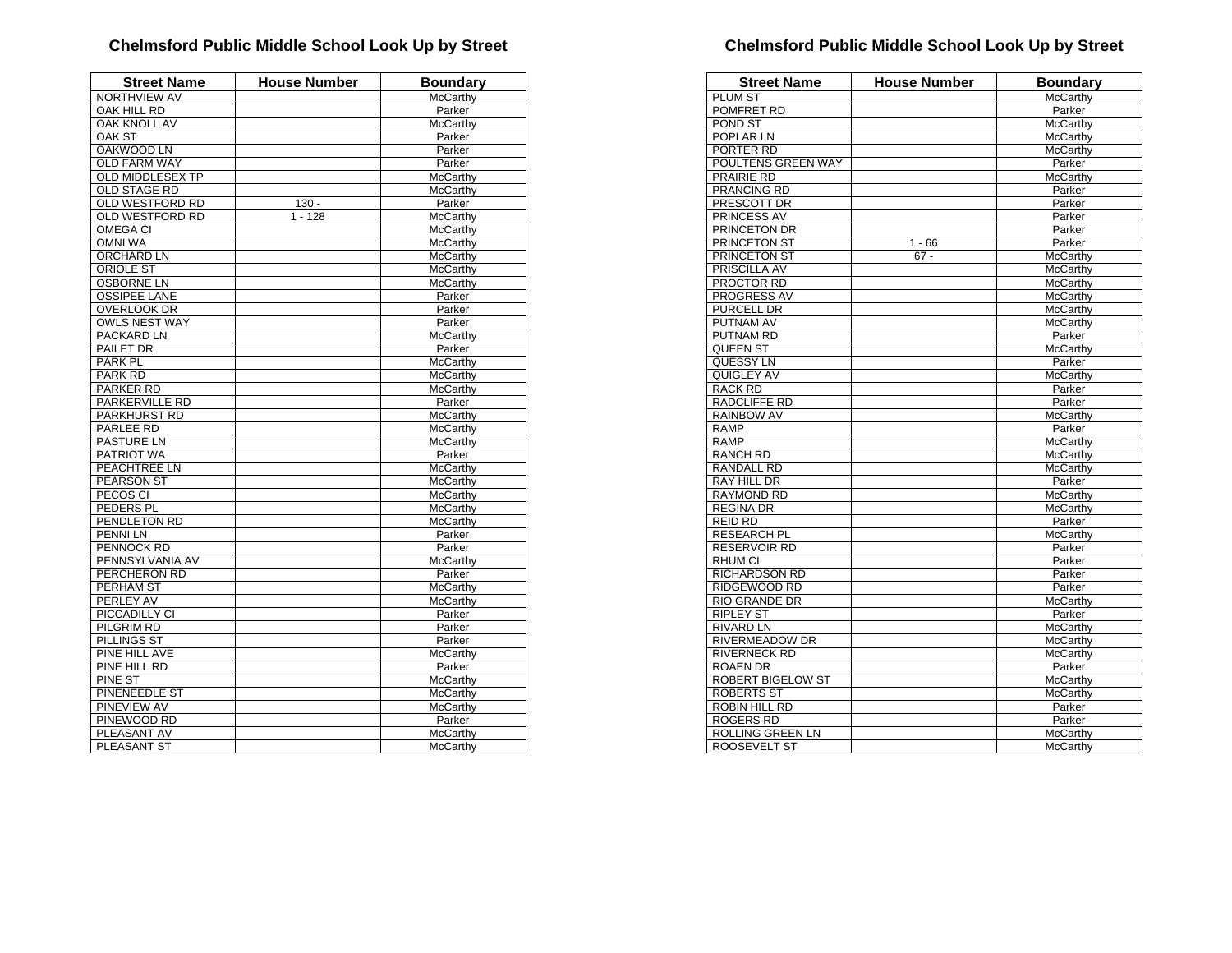| <b>Street Name</b>           | House Number | <b>Boundary</b> |
|------------------------------|--------------|-----------------|
| <b>ROSEMARY LN</b>           |              | McCarthy        |
| <b>ROY CLOUGH LN</b>         |              | McCarthy        |
| <b>RUSSELL RD</b>            |              | Parker          |
| RUTHELLEN RD                 |              | McCarthy        |
| <b>RUTLEDGE AV</b>           |              | McCarthy        |
| <b>SAMUEL RD</b>             |              | McCarthy        |
| <b>SAN MATEO DR</b>          |              | McCarthy        |
| <b>SAN ROSA WAY</b>          |              | <b>McCarthy</b> |
| <b>SANDRA DR</b>             |              | McCarthy        |
| <b>SANDS PL</b>              |              | McCarthy        |
| <b>SANFORD RD</b>            |              | McCarthy        |
| SANTA FE RD                  |              | McCarthy        |
| <b>SARAH LN</b>              |              | Parker          |
| <b>SCHOFIELD RD</b>          |              | Parker          |
| <b>SCHOFIELD ST</b>          |              | Parker          |
| <b>SCHOOL ST</b>             |              | Parker          |
| <b>SCIENTIA DR</b>           |              | McCarthy        |
| <b>SCOTT DR</b>              |              | McCarthy        |
| <b>SCOTTY HOLLOW DR</b>      |              | Parker          |
| <b>SEARS LN</b>              |              | McCarthy        |
| <b>SECOND LN</b>             |              | Parker          |
| <b>SECOND ST</b>             |              | McCarthy        |
| <b>SENECA AV</b>             |              | McCarthy        |
| <b>SEVENTH AV</b>            |              | Parker          |
| <b>SEVENTH LN</b>            |              | Parker          |
| SHANDEL DR                   |              | Parker          |
| <b>SHARON AV</b>             |              | Parker          |
| <b>SHAW ST</b>               |              | Parker          |
| SHEDD LN                     |              | <b>McCarthy</b> |
| SHEEHAN LN                   |              | Parker          |
| SHEILA AVE                   |              | Parker          |
| SHEPPARD LN                  |              | McCarthy        |
| <b>SHERMAN ST</b>            |              | Parker          |
| SHORE DR                     |              | Parker          |
| <b>SIERRA DR</b>             |              | McCarthy        |
| SINAI CI                     |              | McCarthy        |
| SINGLEFOOT RD                |              | Parker          |
| <b>SIXTH AV</b>              |              | Parker          |
| SIXTH LN                     |              | Parker          |
| <b>SKYVIEW DR</b>            |              | <b>McCarthy</b> |
| SLEEPER ST                   |              | Parker          |
| <b>SLEIGH RD</b>             |              | McCarthy        |
| SMITH ST                     |              | McCarthy        |
| <b>SMOKERISE DR</b>          |              | McCarthy        |
| SOMERSET PL                  |              | Parker          |
| <b>SONORA DR</b>             |              | McCarthy        |
| <b>SOUTH ROW ST</b>          |              |                 |
|                              |              | McCarthy        |
| SOUTHGATE RD<br>SOUTHWOOD DR |              | McCarthy        |
|                              |              | McCarthy        |
| SPAULDING RD                 |              | Parker          |

| <b>Street Name</b>       | <b>House Number</b> | <b>Boundary</b> |
|--------------------------|---------------------|-----------------|
| <b>SPRAGUE AV</b>        |                     | McCarthy        |
| <b>SPRING ST</b>         |                     | Parker          |
| <b>SPRUCE ST</b>         |                     | Parker          |
| <b>ST NICHOLAS AV</b>    |                     | <b>McCarthy</b> |
| <b>STAGE RD</b>          |                     | McCarthy        |
| <b>STARLIGHT AV</b>      |                     | McCarthy        |
| <b>STATE ST</b>          |                     | McCarthy        |
| <b>STEARNS ST</b>        |                     | McCarthy        |
| <b>STEDMAN ST</b>        |                     | McCarthy        |
| <b>STEEPLE DR</b>        |                     | Parker          |
| STERLING PL              |                     | McCarthy        |
| <b>STEVENS ST</b>        |                     | McCarthy        |
| <b>STILLWATER DR</b>     |                     | McCarthy        |
| <b>STONEGATE RD</b>      |                     | McCarthy        |
| <b>STONEHILL RD</b>      |                     | Parker          |
| <b>STONY BROOK RD</b>    |                     | Parker          |
| STRAWBERRY HILL RD       |                     | Parker          |
| <b>STROBEL LN</b>        |                     | McCarthy        |
| <b>STUART RD</b>         |                     | McCarthy        |
| <b>STURBRIDGE DR</b>     |                     | Parker          |
| <b>SUBWAY AV</b>         |                     | McCarthy        |
| <b>SUBWAY AV EXT</b>     |                     | McCarthy        |
| <b>SUGDEN LANE</b>       |                     | Parker          |
| <b>SUMMER ST</b>         |                     | McCarthy        |
| <b>SUMMIT AV</b>         |                     | Parker          |
| SUNRISE AV               |                     | McCarthy        |
| <b>SUNSET AV</b>         |                     | <b>McCarthy</b> |
| <b>SURREY LN</b>         |                     | McCarthy        |
| <b>SUSAN AV</b>          |                     | Parker          |
| <b>SWAIN RD</b>          |                     | Parker          |
| <b>SYCAMORE ST</b>       |                     | Parker          |
| SYLVAN AV                |                     | McCarthy        |
| <b>TADMUCK RD</b>        |                     | Parker          |
| <b>TALBOT LN</b>         |                     | McCarthy        |
| <b>TANGLEWOOD DR</b>     |                     | Parker          |
| <b>TAYLOR LN</b>         |                     | Parker          |
| <b>TECHNOLOGY DR</b>     |                     | McCarthy        |
| <b>TEMI RD</b>           |                     | McCarthy        |
| <b>THIRD AV</b>          |                     | Parker          |
| THIRD ST                 |                     | McCarthy        |
| <b>THOMAS DR</b>         |                     | Parker          |
| <b>THOMAS WILLIAM WA</b> |                     | McCarthy        |
| THOREAU DR               |                     | Parker          |
| <b>THORNTON LN</b>       |                     | <b>McCarthy</b> |
| <b>TOBIN AV</b>          |                     | McCarthy        |
| <b>TOLLCROSS RD</b>      |                     | <b>McCarthy</b> |
| <b>TOPEKA RD</b>         |                     |                 |
|                          |                     | McCarthy        |
| <b>TRACY RD</b>          |                     | McCarthy        |
| <b>TRAILSIDE DR</b>      |                     | McCarthy        |
| <b>TREMONT RD</b>        |                     | Parker          |